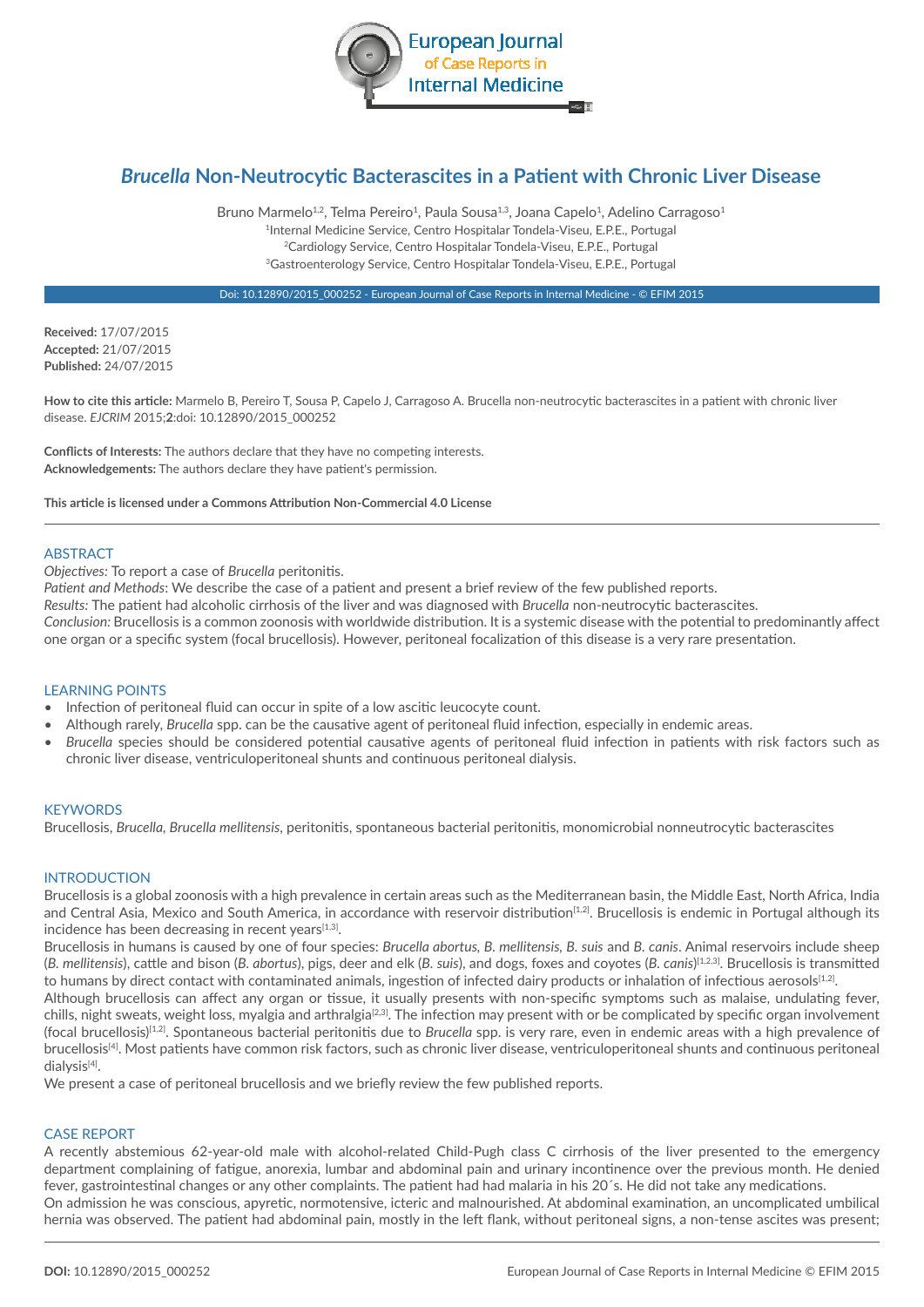

and the spleen was palpable. The neurological examination was normal. Other physical signs were unremarkable. The relevant laboratory data are presented in *Table 1.* Abdominal ultrasonography identified moderate to abundant ascites and heterogeneous liver and spleen.

| Variable                           | Patient | <b>Reference Range</b> |
|------------------------------------|---------|------------------------|
| Haemoglobin (g/dl)                 | 10.2    | $14 - 18$              |
| Median corpuscular volume (fl)     | 108     | 80-95                  |
| $WBC$ (/mm <sup>3</sup> )          | 4,200   | 4,500-11,500           |
| Platelet count (/mm <sup>3</sup> ) | 132.000 | 150.000-450.000        |
| Prothrombin time (sec)             | 17.1    | $9.9 - 12.8$           |
| Urea (mg/dl)                       | 22      | $16 - 42$              |
| Creatinine (mg/dl)                 | 0.7     | $0.6 - 1.3$            |
| Sodium (mEq/l)                     | 132     | 136-145                |
| Potassium (mEg/l)                  | 3.3     | $3.5 - 4.5$            |
| Aspartate aminotransferase (IU/I)  | 78      | $4 - 43$               |
| Alanine aminotransferase (IU/I)    | 30      | $4 - 43$               |
| Alkaline phosphatase (IU/I)        | 239     | $25 - 100$             |
| Lactate dehydrogenase (IU/I)       | 552     | $200 - 480$            |
| γ-Glutamyl transpeptidase (IU/I)   | 34.8    | $7 - 49$               |
| Total bilirubin (mg/dl)            | 5.2     | $0.3 - 1.2$            |
| Direct bilirubin (mg/dl)           | 3.43    | $0.1 - 0.5$            |
| Amylase (IU/I)                     | 37      | $8 - 53$               |
| Lipase (IU/I)                      | 44      | $6 - 51$               |
| Total proteins (g/dl)              | 7.4     | $6.6 - 8.7$            |
| Albumin (g/dl)                     | 2.2     | $3.5 - 5.0$            |
| C-reactive protein (mg/dl)         | 6.19    | < 0.5                  |

*Table 1: Laboratory data*

A diagnostic paracentesis was done and a yellow fluid was obtained. The biochemical examination of the fluid was consistent with transudate (protein 1.3 mg/dl, LDH 148 IU/l) secondary to portal hypertension (serum-to-ascites albumin gradient 1.7 mg/dl), and a glucose level of 134 mg/dl; the cytological examination revealed a leucocyte count of 10 cells/mm3 with mononuclear cell predominance and 50 erythrocytes/mm3; the gram stain was negative. In light of these results, the patient was discharged with symptomatic treatment. Two weeks later the ascitic fluid grew *Brucella mellitensis*, so the patient was admitted to the hospital.

The patient denied consuming unpasteurized milk products. However, his neighbour had goats which were regularly in the vicinity of his house. The Rose Bengal test was positive as well Wright's reaction with a titre >1/1,280.

Treatment with oral doxycycline 100 mg twice daily and intravenous gentamicin 5 mg/kg daily was started.

Persistent complaints of lumbar pain associated with urinary incontinence led to the ordering of a magnetic resonance imaging scan of the spine. This investigation excluded inflammatory lesions.

The patient evolved favourably, with clinical improvement. He was discharged after 7 days of doxycycline and gentamicin, continuing treatment with doxycycline for another 5 weeks.

Despite the benign course of the infection under treatment, the patient returned to the hospital 29 days after discharge with an incarcerated umbilical hernia but refused urgent surgery. He died 11 days later of septic shock and hepatic encephalopathy, complications of his previous condition.

# **DISCUSSION**

Infection of peritoneal fluid in liver cirrhosis results from prolonged bacteraemia secondary to compromised host defences associated with intra-hepatic shunting of colonized blood and defective bactericidal activity of the ascitic fluid<sup>[5]</sup>. The spectrum of ascitic fluid infections includes spontaneous bacterial peritonitis, culture-negative neutrocytic ascites and monomicrobial non-neutrocytic bacterascites.

The low leucocyte count and the positive culture classify this case as monomicrobial non-neutrocytic bacterascites. This is a common variant of ascitic fluid infection that may resolve without treatment or may progress to spontaneous bacterial peritonitis<sup>[5 6,7]</sup>. In this case, the low leucocyte count in the ascitic fluid raised a doubt about fluid contamination; however, blood serology tests confirmed the infection. The most probable portal of entry in this case is via inhalation, as the patient denied direct contact with possible infectious animals or